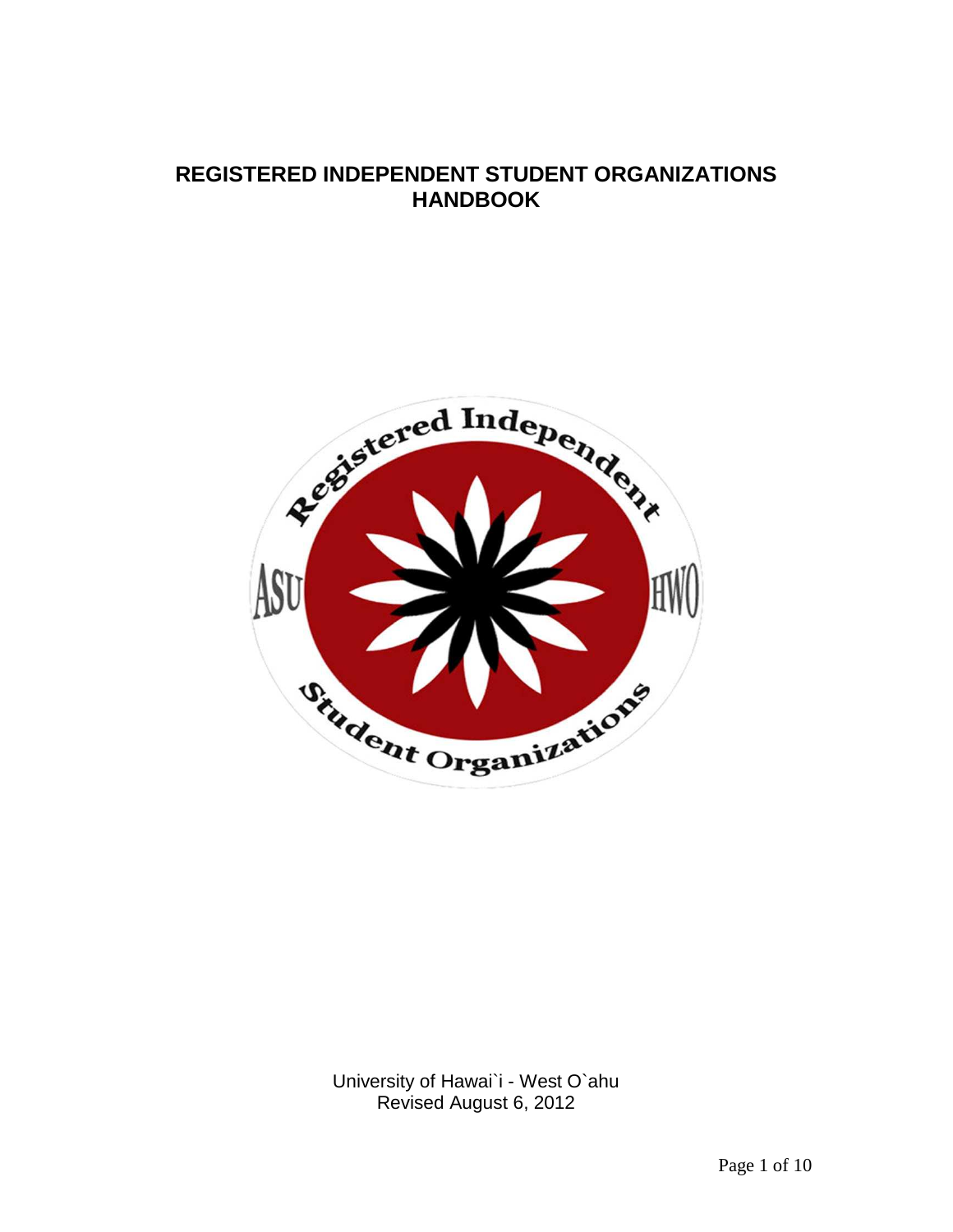## **It takes just 6 students with a common interest to form a Registered Independent Student Organization, AKA a club!**

The University of Hawai`i - West O`ahu welcomes your interest in forming and being a registered independent student organization! Participating in programs and activities outside the classroom is an integral part of your total collegiate learning experience. The University is committed to providing a full range of co-curricular programs, services and activities that meet your academic or personal interests. This handbook is a resource guide to assist in developing and registering your organization so it can be an official University of Hawai`i - West O`ahu (UHWO) registered independent student organization (RISO).

A UHWO advisor can assist in organizing your group, in planning activities and in providing leadership development training. Contact Student Organization Advisor, Colleen Rost-Banik at 454-4700 or email colleen@uhwo.hawaii.edu for RISO inquiries.

Each RISO is expected to read this Handbook. Officers and faculty advisors are expected to be familiar with and abide by the rules governing RISOs as presented in this Handbook. The annual RISO registration form requires the RISO President and faculty advisor(s) to agree to all rules in this Handbook.

## **GENERAL POLICY**

Co-curricular learning, through various programs, activities and services, is integral to a student's total higher education experience. This learning prepares students for the transition towards independence and self-responsibility as well as to support career and life changes. Registered Independent Student Organizations (RISOs) provide opportunities for students to acquire leadership skills, to interact with other people and to participate in civic, recreational, social and academically-related activities.

## **DEFINITION OF A REGISTERED INDEPENDENT STUDENT ORGANIZATION (RISO)**

Any group of six (6) or more students currently enrolled at UHWO wishing to pursue a common educational, civic, social, cultural or recreational interest may become a RISO by completing the registration application and submitting the required documents.

A minimum membership of six (6) UHWO students must be maintained throughout the period of registration. In addition to the six student members, membership may include associate members who are faculty, staff or community (including alumni). Associate members cannot vote, become officers or serve as official representatives of the RISO. At all times, at least 75% of the membership must be currently enrolled students of UHWO.

# **RELATIONSHIP TO THE UNIVERSITY**

All RISOs assume responsibility for their activities including debts incurred, insurance coverage, legal defense, risk management and relationships with third parties.

The RISO must include the following disclaimer on all publications and communications with third parties: "Although the RISO has members who are University of Hawai`i students, faculty or staff, the RISO is independent of the University. The RISO is solely responsible for all its contracts, debts, acts and omissions."

The RISO name shall not include "University of Hawai`i". The University views its relationship with the RISOs as consistent with the University's philosophy of education and student selfgovernance. RISO leaders and advisors assume responsibility for the organization's activities and the conduct of its members. The University has staff available to provide educational services to support the effective functioning of RISOs.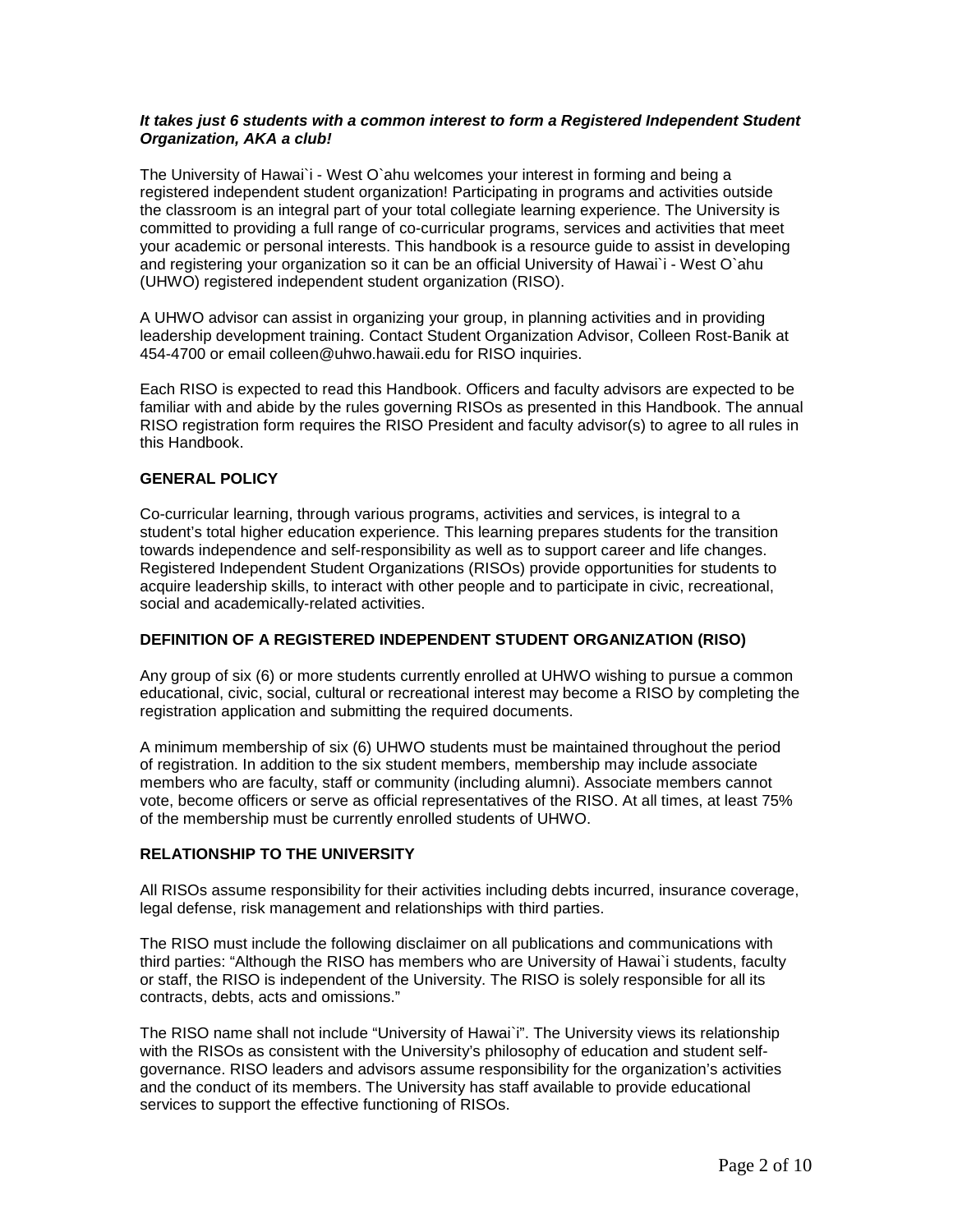# **HOW TO FORM A RISO**

Students with common interests are encouraged to form RISOs to bring together others who share those interests, to provide involvement activities and to have fun. RISOs, although independent of the University, have basic responsibilities which include:

- 1. Abiding by all Hawai`i State and Honolulu City and County laws
- 2. Operating within the policies and procedures of the University
- 3. Adhering to their own Constitution and By-Laws
- 4. Keeping an accurate accounting of funds
- 5. Filing the annual RISO registration form
- 6. Avoiding any policy or practice that discriminates against any person by reason of race, creed, color, age, national origin, ethnic background, gender, sexual orientation or religion.
- 7. Retaining a UHWO faculty member to serve as the RISO's advisor.

Any student interested in forming or registering a RISO should:

1. Read the full text of this Handbook and complete the annual RISO registration form.

2. First time RISOs need to write a Constitution and By-Laws. If assistance is needed to

write or revise a constitution, contact the Student Services Office or ASUHWO.

3. Read this Handbook to be sure the RISO is in compliance with all rules.

4. Return the completed RISO form to UHWO Student Services or ASUHWO.

5. After the registration has been approved, the RISO's president and advisor will receive a confirmation.

The Student Services Advisor will post the list of registered organizations to the UHWO website (westoahu.hawaii.edu/cluborganization) and the RISO president and faculty advisor will be notified of the posting.

Once posted, the Student Services Advisor will inform the Associated Students of the University of Hawai'i-West O'ahu (ASUHWO) of any changes to the list of registered organizations and update the ASUHWO website (asuhwo.org/r-i-s-o).

#### **WRITING A CONSTITUTION AND BY-LAWS**

Webster's Collegiate Dictionary defines a constitution as "the system of fundamental principles according to which a nation, state or group is governed". Robert's Rules of Order, Newly Revised, states that a constitution of an organization: 1) defines its primary characteristics; 2) prescribes how it functions; and 3) includes all rules that the organization considers so important that the rules cannot be changed without previous notice to members.

The constitution of an organization, as its basic road map, defines the limits of its authority, establishes the structure through which it achieves organizational goals, and provides a sense of order and practice. By keeping all provisions of a topic under one heading in a single document there will be fewer problems of redundancy and internal inconsistency. The constitution and by-laws should be in a format which is easy to read and understand.

SAMPLE #1 is an outline of a constitution and by-laws that you can follow in developing one for your RISO. The constitution should contain statements and provisions concerning the enduring aspects of your organization. Items that detail more specific operational procedures and/or rules that are subject to more frequent revision should be included in the by-laws. The Campus Center Director can provide you with advice as needed.

## **BANKING INFORMATION**

Each RISO will need to have a Federal ID number to open a bank account, or to receive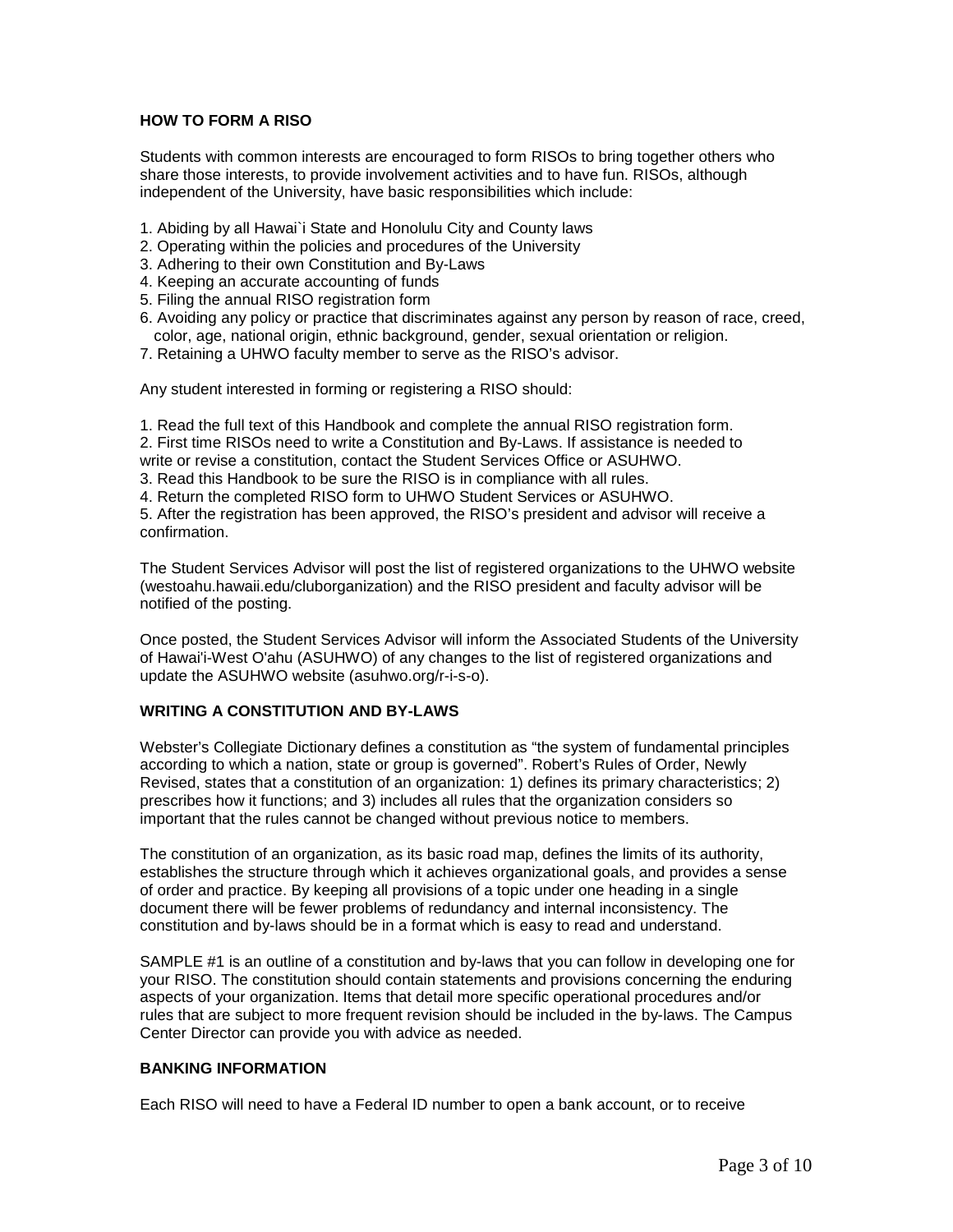payments from ASUHWO or any other University source.

RISOs cannot use the University of Hawai`i in the name of the account. University addresses cannot be used for the account(s).

# **APPROVAL FOR RISO USE OF CAMPUS FACILITIES AND SERVICES**

RISOs planning to use campus facilities, vehicles, media services, security services and any other campus services must have the request for use approved by the Student Services Advisor.

# **USE OF CAMPUS FACILITIES**

Whenever a RISO plans an event using campus facilities, one of the first steps should be to contact the person in charge of the facility planning to be used. An early contact will give the best chance of having a successful event on the date you want it. Some campus facilities have fees for staff, technical and other special services. Each RISO is responsible to follow the specific use rules for each facility.

## **Notice to Public (Signage)**

Whenever RISOs use campus facilities, they are required to have a banner or visible sign with the organization's name on it. In addition, RISOs also will need a sign indicating the activity they are undertaking. For example, if fundraising, recruiting members, providing information, taking a survey, RISOs need to let people know this without their having to actually go to the table or booth. When using a public venue, RISOs may not approach people to solicit them. At all times, during a RISOs' use of any campus facility, there shall be RISO members present. Some of our RISOs have community members as well as students and we welcome such involvement with our students. However, a RISO is a student organization and therefore, we expect that community affiliates of RISOs will work together with our students in all on-campus activities.

Student Services and ASUHWO reserves the authority to close down any RISO's activity or display if there is no sign with the club's name or activity on it and if there are no student members present.

#### **Security arrangements**

Campus security officers or off-duty police officers are required for dances and major events open to the public that are held on campus. Security requirements vary for campus facilities so ask what they are when making your reservation. Consult with the Student Services Advisor prior to the event to determine what appropriate security measures are needed. When arranging for security, RISOs must identify a RISO contact person and faculty advisor who will be in charge of the event. These individuals must identify themselves to the officers prior to the event. Plan for the officers to report at least ½ hour before your event begins and to remain at least ½ hour after the event ends. This start-end time may vary depending on the nature of the event. Security is there to assist the RISO in having a safe and disruption-free event. Communicate any concerns and requirements to them to enable them to give the best assistance possible. There is a fee for security.

# **Bulletin Boards**

RISO flyers and announcements about upcoming events may be digitally posted in the student lounge. All printed materials should be submitted to the student services office. ATTN: RISO Advisor, by the last day of each month. Each

submission must include a short note signed by the club president approving the posting of the document. Approved documents will be posted by the fourth day of each month, on a space available, first-come/first-served basis. Documents which list events will be removed after the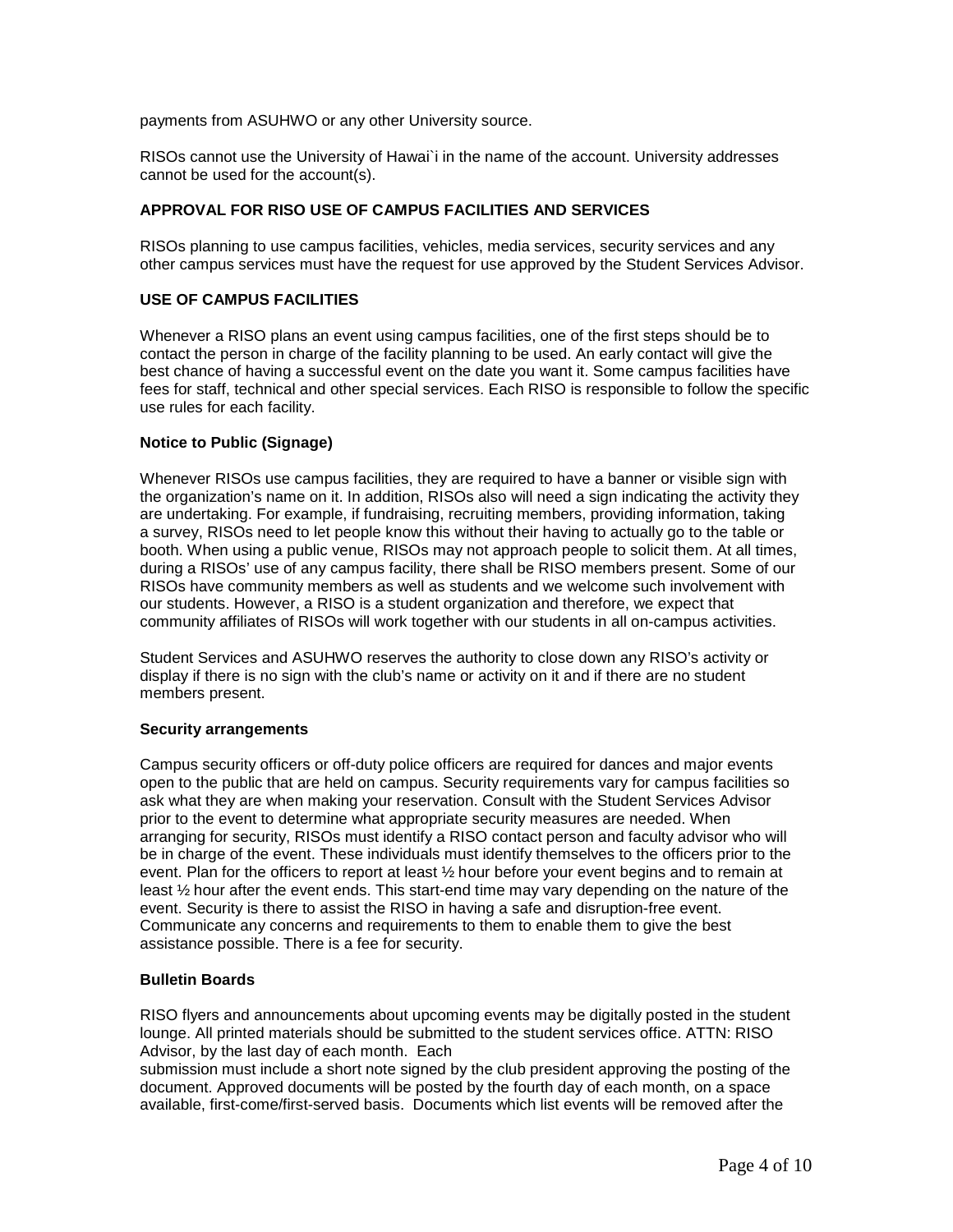event date(s) have passed.

#### **FUNDING YOUR RISO**

#### **Membership Dues**

The most common way organizations fund their basic operating expenses is to assess membership dues. The RISO may decide to collect dues per month, semester or any other time period. If the RISO decides to assess dues, it should be stated in the group's Constitution (the amount should be in the By-Laws). When determining whether to assess dues or not, the group should consider what its basic expenses will be and how they will be paid if dues are not assessed. When determining the amount of the dues, the RISO should keep in mind an amount that would be reasonable for most members to pay.

#### **Fundraising**

A RISO can raise money by selling goods or services, by charging admission for an event, or by soliciting donations. Such fundraising activities should be for the benefit of the RISO and funds should be used for RISO sponsored activities.

Any RISO selling food on- or off-campus is responsible for obtaining a temporary food permit from the Department of Health (DOH), as applicable to food item being sold. RISOs not complying with DOH regulations related to food preparation and handling are at risk of being held liable for any illness or death due to poor food preparation and handling.

#### **ASUHWO Funding**

In addition to generating their own funds, RISOs may request reimbursement from the Associated Students of the University of Hawai`i (ASUHWO). The ASUHWO Senate represents all University of Hawai`i - West O`ahu students and its decision to approve reimbursement funds is determined by many factors. These include the significance of the program, project or activity; the probability of success; the benefit to all students; the availability of funds; and, the appropriateness of ASUHWO funding the request. Programs with inherent cultural, social, economic impact and those which strive to manifest the Senate's goals are most likely to receive funding. Senate guidelines for RISO funding change from year to year so contact the ASUHWO Senate for current information.

#### **RISK MANAGEMENT**

When your RISO is planning its activities, it is important to consider the risks involved with those activities. Although it is unrealistic for an activity to be completely risk-free, it is also unrealistic to plan events without considering risks.

For all of your organization's activities, appropriate rules of safety should be shared with everyone involved. A list of possible risks should be discussed with all participants. If potentially dangerous or hazardous conditions exist, consider what safety personnel might be needed, i.e. hiring a lifeguard for a beach trip or a guide for hiking in the mountains. The RISO may even consider obtaining event insurance if the situation warrants it. While the University is not responsible for the activities of RISOs, we will assist whenever possible with risk management concerns. Student Services reserves the authority to close down any RISO's activity or display if risks are determined to be excessive. If you have any questions, contact Student Services.

#### **Risk & Release Waivers**

To protect your organization, its officers and advisor(s), participants in all off-campus activities and some on-campus activities should be required to sign an "Assumption of Risk and Release" form (Sample #2) prior to the activity. Your list of potential risks must be included on this form.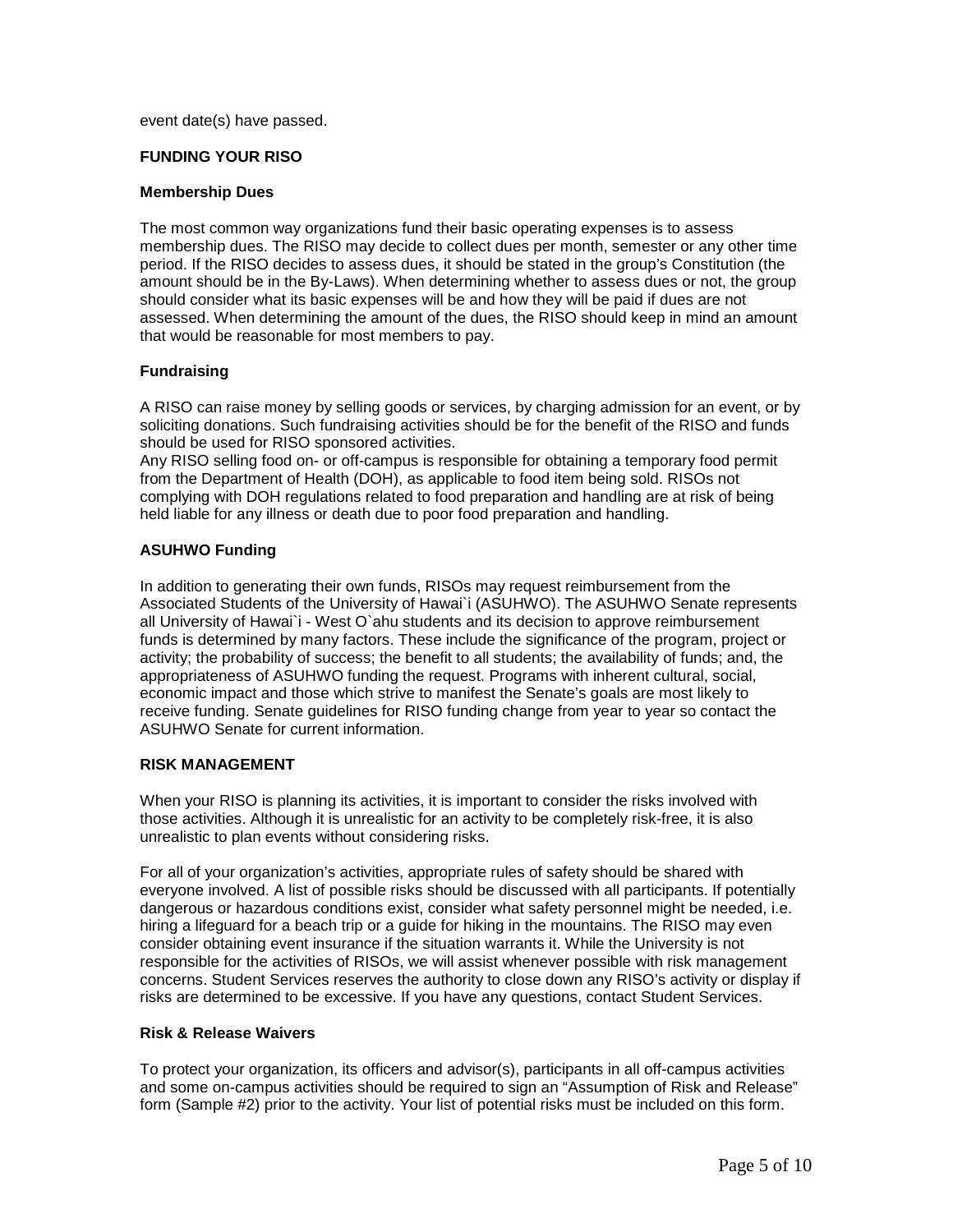The release form doesn't mean your organization can't get sued. However, it does mean that you can show that the participant was informed of risks and chose to assume the risks and responsibilities associated with the particular activity.

# **STUDENT CONDUCT CODE**

University of Hawai`i - West O`ahu students participating in RISOs are expected to behave in a civil manner that respects the rights of others while supporting an environment of learning and mutual enjoyment of student life programs, activities and services. Students who choose to violate the rights of others and disrupt activities through impermissible behavior will be subject to disciplinary action under the University of Hawai`i - West O`ahu Student Conduct Code. UHWO has a "no hazing" policy. Hazing is defined "as including, but not limited to, any action taken or situation created, intentionally, whether on or off University premises, to produce mental or physical discomfort, embarrassment, harassment or ridicule. Such activities and situations include paddling in any form; creation of excessive fatigue; physical and psychological discomfort; wearing, publicly, apparel which is conspicuous and not normally in good taste; engaging in public stunts and jokes; morally degrading or humiliating games and activities; late night sessions which interfere with scholastic activities; and any other activities which are not consistent with University policies and procedures." Copies of the Conduct Code are available in the Student Services Office.

# **CONTACT U**S!

If you have any questions or need help, please contact the University of Hawai`i - West O`ahu Student Services Office and ask for Student Services Advisor.

You may also contact ASUHWO in there office which is located within the student lounge, and they will assist you with the entire process.

#### **HAVE A GREAT YEAR!**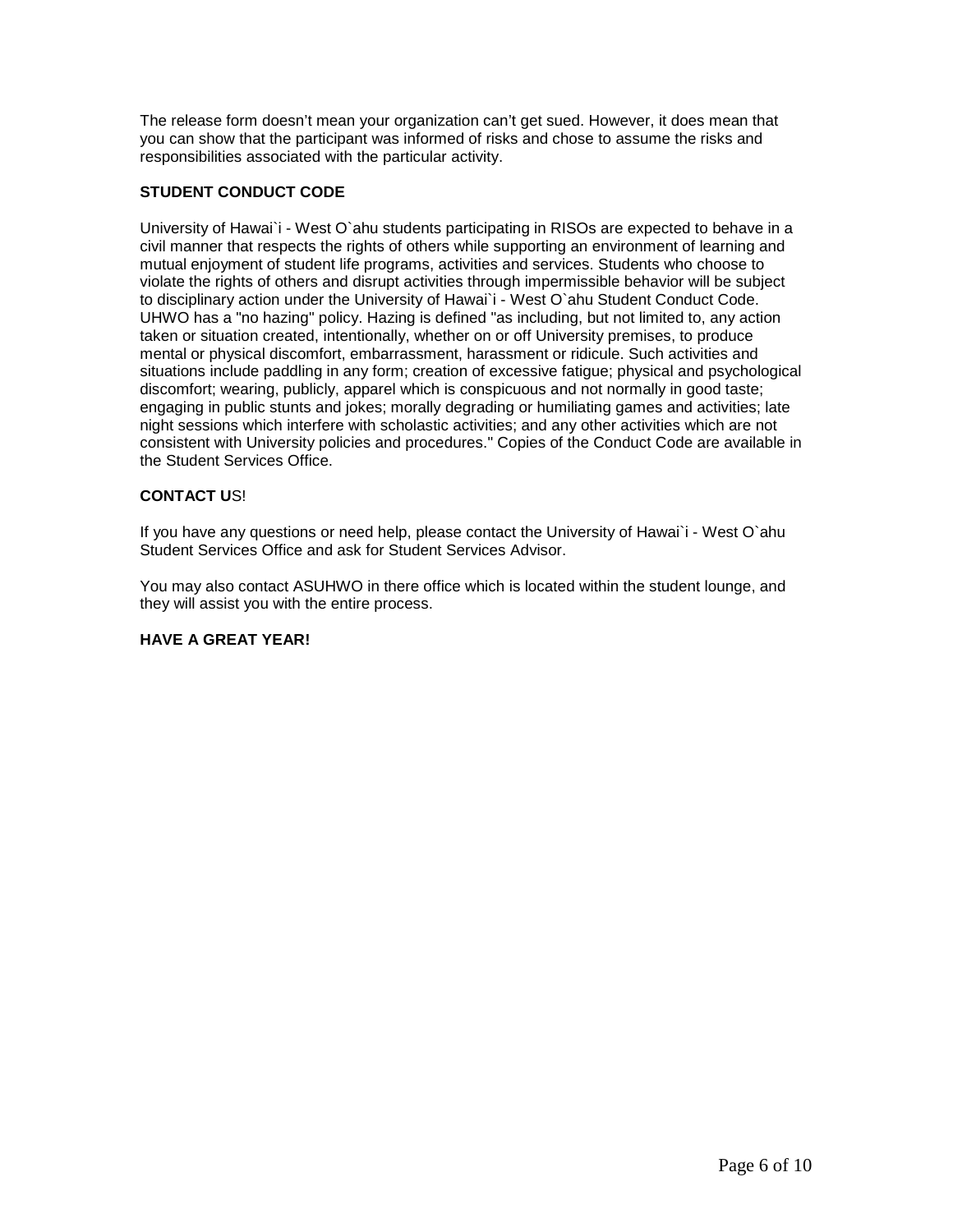#### **SAMPLE #1**

# **CONSTITUTION OF THE (NAME OF RISO)**

#### **ARTICLE I - NAME**

What is the exact name/title by which the organization will be known? RISOs may not use the "University of Hawai`i" or the "University of Hawai`i–West O`ahu" in its name.

## **ARTICLE II - PURPOSE**

What is the purpose of the organization? What are its broad goals? Are the aims political, social, cultural, religious, service, etc? What is this group's reason for being founded?

# **ARTICLE III - MEMBERSHIP**

**Section 1.** Who is eligible for membership? What qualifications are there for membership? Are there any restrictions? Will you have various membership categories, i.e. regular, associate, honorary? How is each type of membership defined? A nondiscrimination clause should be provided and include the following: race, creed, color, age, national origin, ethnic background, gender, disability or handicapped status, sexual orientation, or religion.

**Section 2.** Officers: What titles will officers have? How will they be selected? What will be their term of office? Only regular members should be allowed to serve as officers.

**Section 3.** Quorum: How many members of the organization must be present to officially transact business during organization meetings and during executive board meetings? Will it be 2/3 of the membership/executive board or a simple majority of the membership/executive board or whoever shows up? It is important that serious thought be given to this as there are advantages and disadvantages to any requirement selected.

**Section 4.** Voting: What is the basic requirement for approving actions of the organization and of the executive board? Usually this requirement is majority rule (50% plus one of the regular voting members). Some decisions require a 2/3 vote of the regular voting members.

**Section 5.** Parliamentary Authority: What resource will be relied upon for questions of parliamentary procedure? Robert's Rules of Order, Newly Revised is the most common resource used. In smaller organizations, the following statement might be sufficient: "Parliamentary authority shall be derived from Robert's Rules of Order, Newly Revised for decisions related to budget, officer elections and constitution or by-laws revisions. All other decisions shall be by consensus."

# **ARTICLE IX - FINANCES**

**Section 1.** Dues: If membership dues are collected, state that in this section. How often will dues be paid and to whom will they be paid.

**Section 2.** Budget: What plans for spending finances of the organization must be presented to the membership? Who is responsible for preparing the annual budget? When must the budget be approved by the members?

**Section 3.** Disbursements: Whose signatures are required to expend funds? Will it be the Treasurer only, or the Treasurer and one other officer, or the Treasurer, one other officer and the advisor, or some other combination? It is important to have a check and balance between individuals who have authority to expend the organization's funds.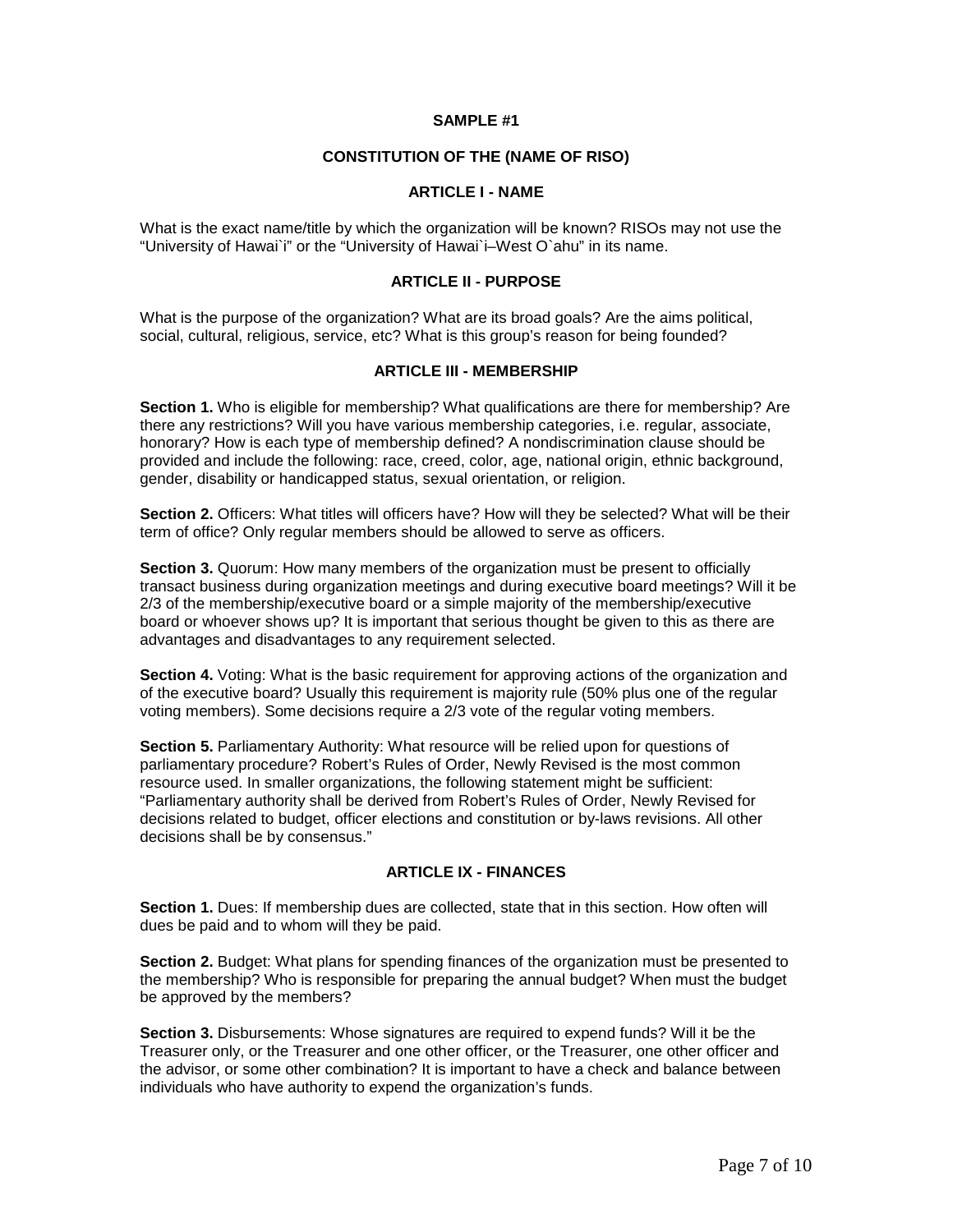**Section 4.** Audits: Who will audit and double-check the expenditures of the organization? This should be done at least once a year particularly when the officers change.

## **ARTICLE X - AMENDMENTS**

**Section 1.** Initiation: Who can initiate proposals for amending the Constitution? Are amendments proposed in writing prior to meetings or verbally at meetings? Are a minimum number of members required to propose an amendment?

**Section 2.** Voting: Must the membership vote on the proposed amendments by the next regular meeting, or within two weeks of the proposal, or at the meeting at which the amendment is proposed? Will voting be by written ballot, or verbal, vote, or show of hands or whatever other process? Will it take 2/3 vote, 3/4 vote, or simple majority for an amendment to be approved? Constitutional amendments usually require 2/3 vote for approval.

## **BY-LAWS OF THE (NAME OF RISO)**

## **ARTICLE I - MEMBERSHIP**

**Section 1.** Types of membership: If there are different types of membership (regular, associate, honorary), state the qualifications for each. If honorary membership is available, state how such members are selected.

**Section 2.** Termination of membership: Can members be terminated? Under what conditions and by what process? Can a member be reinstated? Under what conditions and by what process?

# **ARTICLE II - FEES (OR DUES)**

**Section 1.** Membership fees (dues): How often will fees (dues) be collected? How is the amount determined? What is the process for changing the amount? What is the amount? **Section 2.** Disbursement of fees (dues): What will fees be used for? Who decides use? Are there specific restrictions on what the RISO's money can be used for, i.e. purchase of alcohol?

# **ARTICLE III - DUTIES OF OFFICERS**

**Section 1.** President: The President shall .

l

**Section 2.** Vice-President: The Vice-President shall.

**Section (x).** Continue to add sections for each of the officers of the organization.

**Section (x).** Recall of officers: If any officers are not meeting their responsibilities, how will they be removed from office (recall)?

Section (x). Replacement of officers: How will officers who are recalled or resign be replaced? **Section (x).** Is there anything else that should be included related to officers?

## **ARTICLE IV - COMMITTEES**

**Section 1.** Standing Committees: What are the standing committees and what are the functions and responsibilities of each? A. X Committee: functions B. Y Committee: functions (Add as needed)

**Section 2.** Special (Ad hoc) Committees: How is a special committee formed? Who appoints the special committees? When and how is a special committee disbanded?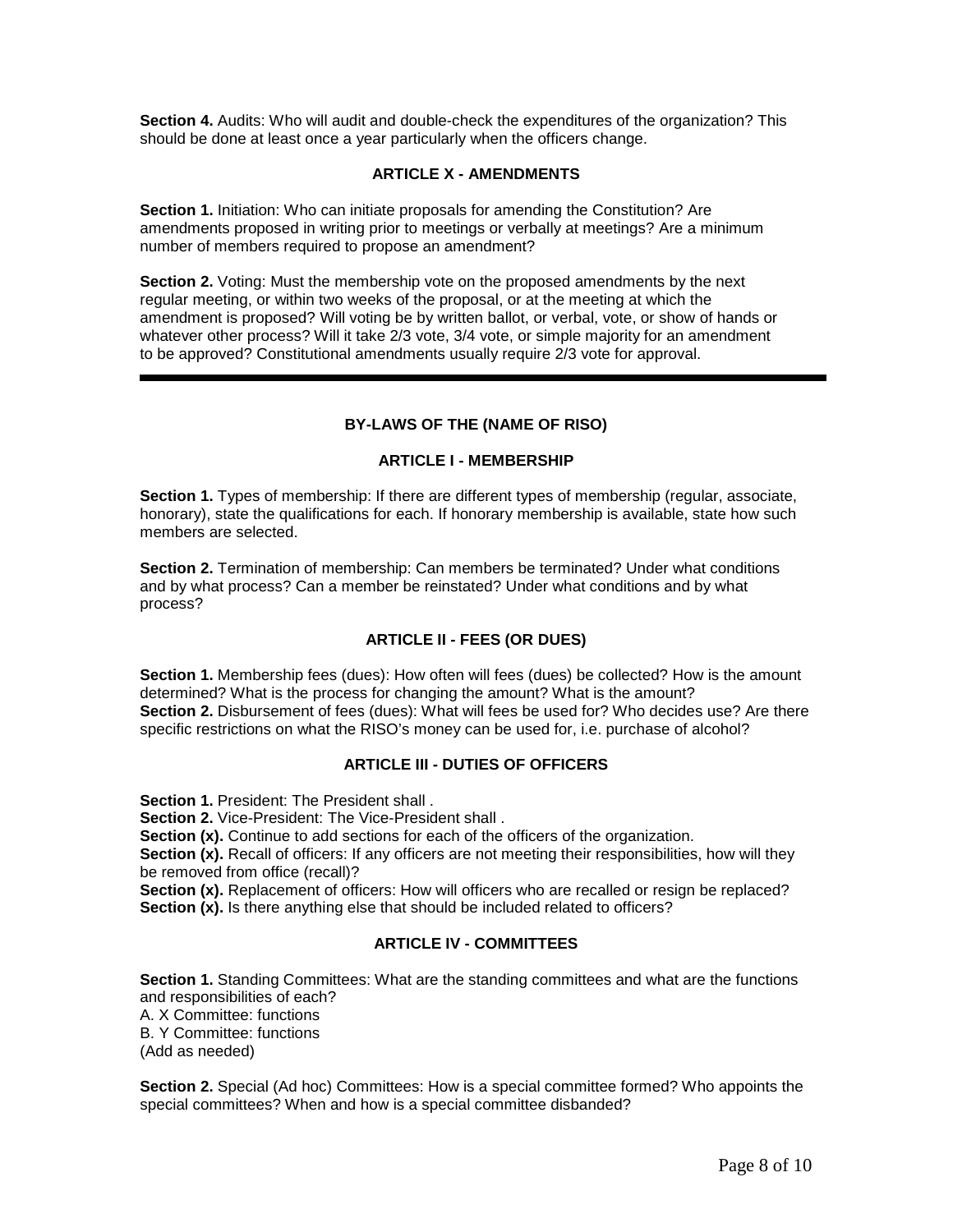# **ARTICLE V - ELECTIONS**

**Section 1.** Nominating procedure: How will candidates be nominated? Will nominations occur at a meeting prior to the meeting when elections are held or will the election be held at the same meeting when nominations are accepted? Will there be a special nominations committee who presents the slate to the membership?

**Section 2.** Voting procedure: Will the vote be by a secret ballot or some other process? Who will conduct the election? Is a simple majority vote sufficient to be elected?

**Section 3.** Time of election: When will the election take place? Be sure this time is consistent with the term of office in your Constitution.

# **ARTICLE VI - ORDER OF BUSINESS**

The order of business is usually included in the By-Laws as it may change from time to time. It is acceptable to include this section in the Constitution or the By-Laws.

Order of Business: In what order will items be taken up at each meeting? A customary agenda follows:

**Section 1.** The order of Business at regular meetings shall be:

1) Call to Order

- 2) Roll Call or head count to establish quorum is present
- 3) Reading of Minutes of Previous Meeting
- 4) Officers' Reports
- 5) Committee Reports
- 6) Unfinished Business
- 7) New Business
- 8) Announcements
- 9) Adjournment

**Section 2.** The order of business at Executive Board (Committee) meetings shall be:

1) Call to order

- 2) Roll Call or head count to establish quorum
- 3) Unfinished Business
- 4) New Business
- 5) Adjournment

#### **ARTICLE VIII - AMENDMENTS**

Will these By-Laws be amended in the same manner as the Constitution? For most RISOs, it will be. For the chartered organizations, amendments to the Constitutions must be approved by the student body, while amendments to the By-Laws may be made by 2/3 vote of the organization.